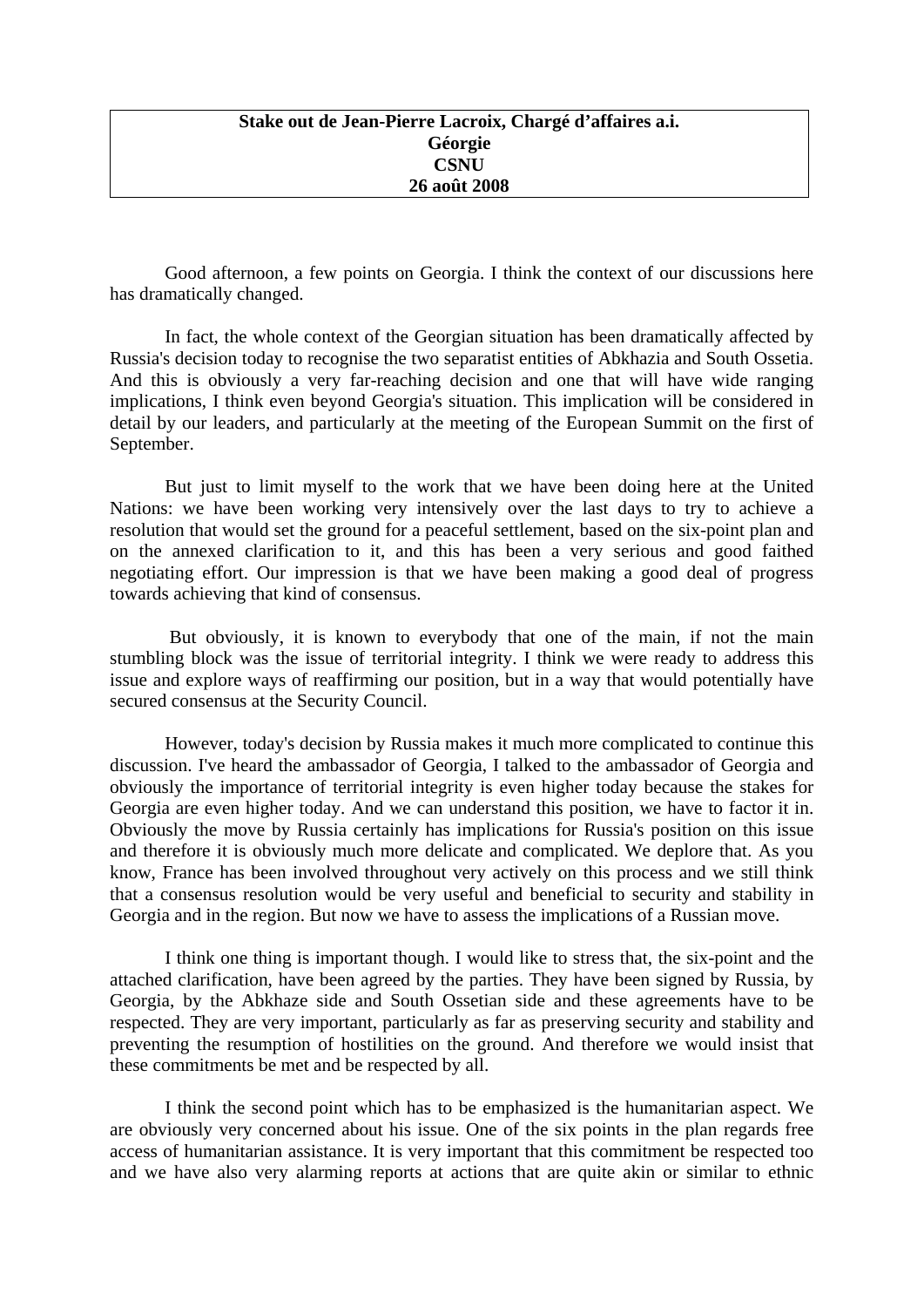cleansing, particularly against Georgian villages in South Ossetia. Those reports are obviously of paramount concern to us and we think that we need explanation and clarification on what is exactly happening.

So basically, this is where we stand today. We were obviously ready to continue being of help. But as I said the backdrop is significantly changed. The situation has evolved and it is definitely for our governments, our leaders to assess all the implications of this move by Russia today.

*The Russian Ambassador said Georgian actions in South Ossetia pretty much "dashed" all previous resolutions regarding territorial integrity. Would it be useful for you to reiterate those previous resolutions ?* 

For us the situation is very simple : these resolutions have been reaffirming the principle of territorial integrity of Georgia, and there is no way you can "dash" or "cancel" or whatever "terminate" a resolution of the Security Council by force. The only body that is able to change a resolution of the Security Council is the Security Council itself. We stick to the position of the Council, which is that territorial integrity of Georgia must be fully respected.

## *Russia says France recognized the independence of Kosovo. I wonder if you could just say how these two entities are different in kind ?*

We have always said on and on that Kosovo was a specific case and indeed we were certainly regarding Kosovo, we were not confronting a situation whereby a state changes the frontiers or the borders of its neighbour through a military intervention. In Kosovo, we have a UN administration put in place by the Security Council for ten years, we have had a peace process, we have had a plan devised by Mr. Ahtisaari, so lots of ways, lots of arguments which clearly point to the specificity of the Kosovo case, and certainly one that is absolutely not applicable to other situation, and particularly of that of South Ossetia and Abkhazia.

## *Inaudible*

Definitely this is an issue. We think that it is important to retain, one way or another, an international presence in Georgia, because situation there is still very volatile. The Secretary-General, as well as the EU and the OSCE have shown that they are ready and determined to get involved but how and under which modalities is something that remains to be seen, but as far as the UNOMIG is concerned, we have a deadline, which is 15 of October, when the mandate of that operation expires, so we have to address this pretty soon.

## *A comment about the report of ethnic cleansing in Georgian villages : is this something you intend to raise at the Council, and might you do it today, and also what was you reaction to the Russian draft press statement on Afghanistan ?*

Well, on the first question : we have reacted through Minister Kouchner, and I think a lot of others have expressed concerns. We will definitely pursue this very seriously. Now, I can not tell you exactly how and under which modalities, but this is really alarming and we have to have all the elements. This is really what is taking place, it is a further term for the worst and reminding past events that are really not to be repeated, so definitely we will be pursuing that very seriously.